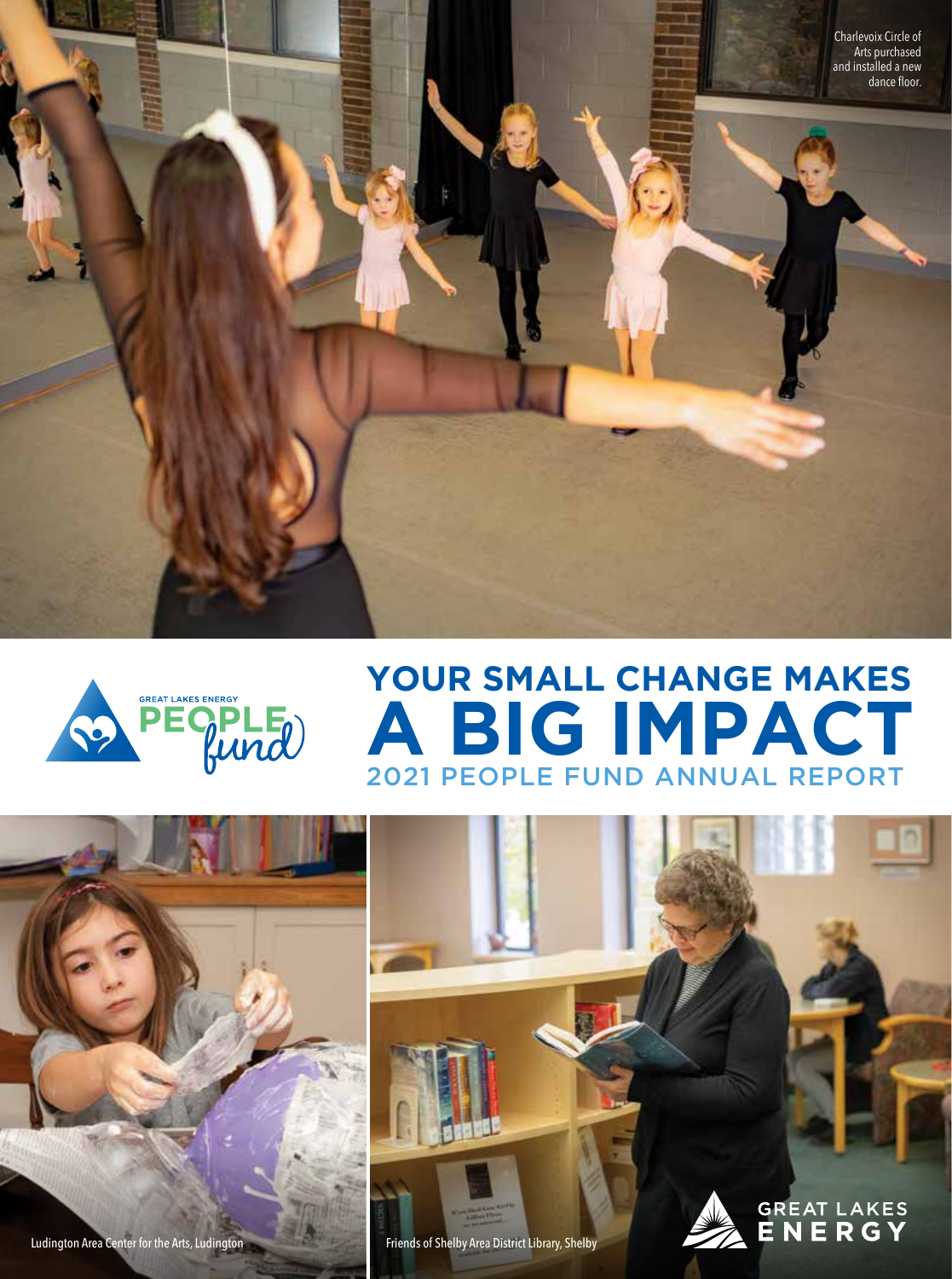

## DIRECTORS

#### **NORTH**

John Cool **Treasurer** Boyne City

Betty Henne **Charlevoix** 

Jerry Judge Kalkaska

Robin McCarty Harbor Springs

Matt Soderquist President Gaylord

#### **CENTRAL**

Kathleen Andersen Ludington

MaryAnn Nugent Vice President Irons

> Diane Watts Branch

### **SOUTH**

Jalisa Danhof Newaygo

Beverly Cassidy Fremont

> Linda Firlik Wayland

Linda Kotzian Shelby

David Wagner **Secretary** Muskegon



People Fund 1323 Boyne Avenue Boyne City, MI 49712 888-485-2537 gtlakes.com

### People Fund Annual Report | 2021 Grant Recipients





# **NORTH**

| \$1,000    | <b>Acme Christian Thrift Store &amp; Food Pantry, Williamsburg: for</b><br>food pantry supplies. | \$4, |
|------------|--------------------------------------------------------------------------------------------------|------|
| \$1,000    | Alanson Area Public Library, Alanson: for a library patio and                                    | \$5, |
|            | demonstration garden.                                                                            |      |
| \$5,000    | Beaver Island Historical Society, Beaver Island: for print shop                                  | \$3, |
|            | museum energy updates.                                                                           |      |
| \$5,500    | Beaver Island Rural Health Center, Beaver Island: for                                            | \$2, |
|            | hospice equipment.                                                                               | \$2, |
| \$1,000    | Bellaire Public Library, Bellaire: for the "Prescription to Read"                                |      |
|            | program.                                                                                         | \$5, |
| \$5,000    | <b>Blissfest Music Organization, Petoskey:</b> for a point-of-sale                               |      |
|            | system for the campground.                                                                       | \$2, |
| \$1,104.49 | Blissfest Music Organization, Petoskey: for a laptop and                                         |      |
|            | monitor.                                                                                         | \$5, |
| \$2,000    | Boyne Area Gymnastics, Inc., Boyne City: for building                                            |      |
|            | improvements.                                                                                    | \$3, |
| \$1,000    | Camp Quality Michigan, Boyne City: for backpack supplies at                                      |      |
|            | children's cancer camp.                                                                          | \$2, |
| \$7,500    | Challenge Mountain, Boyne City: to repave the parking lot to                                     |      |
|            | remedy storm runoff.                                                                             | \$5, |
| \$1,820    | Charlevoix Circle of Arts, Charlevoix: for a new Marley                                          | \$1, |
|            | dance floor in the studio for ballet, tap, jazz fusion, yoga, barre,                             |      |
|            | and other classes.                                                                               | \$4, |
| \$1,000    | <b>Charlevoix Conservation District, Boyne City: for a</b>                                       |      |
|            | community garden project.                                                                        | \$6, |
| \$5,000    | Cheboygan County Habitat for Humanity, Inc., Cheboygan:                                          |      |
|            | for tools for making repairs and building ramps.                                                 | \$80 |
| \$1,500    | Christ Child Society Northern Michigan (CCSNM), Harbor                                           |      |
|            | <b>Springs:</b> for a diaper pantry.                                                             | \$3, |
| \$2,000    | Crawford Ausable Day Care, Inc., Grayling: for playground                                        |      |
|            | equipment.                                                                                       | \$2, |
| \$4,000    | <b>Crawford County Commission on Aging, Grayling: for</b>                                        |      |
|            | fitness equipment.                                                                               | \$2, |
| \$2,500    | Crawford County Community Christian Help Center,                                                 |      |
|            | <b>Grayling:</b> for a summer food program for children.                                         | \$2, |
| \$2,000    | Crawford County Library, Grayling: for internet hotspots.                                        |      |
| \$5,000    | Crooked Tree Arts Council, Petoskey: for an audio/visual                                         | \$2, |
|            | system for the Crooked Tree Arts Center Gallery.                                                 |      |
| \$3,774    | Elk Rapids Area Historical Society, Elk Rapids: for window<br>replacement.                       | \$5, |
| \$3,000    | Elmira Township Parks and Rec., Elmira: for playground                                           | \$2, |
|            | equipment.                                                                                       |      |
| \$5,000    | Fife Lake Historical Society, Fife Lake: for roof replacement on                                 | \$2, |
|            | historic schoolhouse.                                                                            |      |
| \$1,000    | Gaylord Area Meal, Gaylord: for food and supplies.                                               | \$1( |
| \$900.45   | Gaylord Community Orchestra, Gaylord: for stand lights for                                       | \$3, |
|            | orchestra players.                                                                               |      |
| \$3,200    | Grass River Natural Area, Inc., Bellaire: for technology updates.                                | \$1, |
| \$1,011    | Grass River Natural Area, Inc., Bellaire: to promote the                                         |      |
|            | ecological research and conservation program at Grass River                                      | \$5, |
|            | Natural Area.                                                                                    | \$50 |
| \$2,500    | Grayling Hatchery, Inc., Grayling: sand removal from three of                                    | \$5, |
|            | the public viewing raceways.                                                                     |      |

| \$4,500    | Harbor Springs Area Historical Society, Harbor Springs: for                                                          |
|------------|----------------------------------------------------------------------------------------------------------------------|
|            | the "Aha" exhibit in Shay Park.                                                                                      |
| \$5,000    | Harbor Springs Area Historical Society, Harbor Springs: for the                                                      |
|            | window restoration at the 1886 Harbor Springs History Museum.                                                        |
| \$3,000    | Harbor Springs Festival of the Book, Harbor Springs: for                                                             |
|            | books for schools.                                                                                                   |
| \$2,562.32 | Jordan River Arts Council, East Jordan: for the Jordan Art Walk.                                                     |
| \$2,500    | Kalkaska Area Interfaith Resources (KAIR), Kalkaska: for food<br>pantry supplies.                                    |
| \$5,000    | Kalkaska Commission on Aging, Kalkaska: for a home meal                                                              |
|            | delivery vehicle.                                                                                                    |
| \$2,000    | Kalkaska High School, Kalkaska: for a refrigerator and                                                               |
|            | supplies for Karen's Kids Center.                                                                                    |
| \$5,000    | Kiwanis of Boyne City/Waterfront Field of Dreams, Boyne                                                              |
|            | City: for phase two of the baseball field improvements.                                                              |
| \$3,000    | Lake Charlevoix Mariners/Sail Charlevoix, Charlevoix: for                                                            |
|            | safety boat upgrades.                                                                                                |
| \$2,500    | Last Dance Rescue Ranch, Charlevoix: for upgrading multiple                                                          |
|            | paddocks.                                                                                                            |
| \$5,000    | Manna Food Project, Harbor Springs: for a refrigerated box truck.                                                    |
| \$1,500    | New Life Pregnancy Resource Center, Gaylord: for a new door                                                          |
|            | and storage shed.                                                                                                    |
| \$4,000    | Northwest Michigan Habitat for Humanity, Petoskey: for a                                                             |
|            | dump trailer.                                                                                                        |
| \$6,500    | <b>Northwest Michigan Habitat for Humanity, Petoskey:</b> for                                                        |
|            | furnace replacement for the Habitat building.                                                                        |
| \$804      | Otsego County Child Welfare Alliance, Gaylord: for books for                                                         |
|            | children.                                                                                                            |
| \$3,000    | Otsego County EMS/Rescue/Hazmat, Gaylord: for a public                                                               |
|            | safety signal booster.                                                                                               |
| \$2,000    | Otsego County Habitat for Humanity, Inc., Gaylord: for                                                               |
| \$2,500    | computer upgrades for security and registration software.<br>Otsego County United Way, Gaylord: for home repairs for |
|            | those in need.                                                                                                       |
| \$2,500    | Peaine Township, Beaver Island: for Font Lake Park pickleball                                                        |
|            | & bocce ball courts.                                                                                                 |
| \$2,000    | Petoskey Public Schools, Petoskey: for a maker space and                                                             |
|            | equipment for Collaboratorium.                                                                                       |
| \$5,000    | PoWeR! Book Bags, Suttons Bay: for PoWeR! book bags for                                                              |
|            | children in Otsego County.                                                                                           |
| \$2,500    | Preservation Association of Beaver Island, Beaver Island: for                                                        |
|            | the community center boiler and HVAC repair.                                                                         |
| \$2,500    | Raven Hill Discovery Center, East Jordan: for the Raven Hill                                                         |
|            | Connections Trail.                                                                                                   |
| \$10,000   | TART Trails, Inc., Traverse City: for the Acme Connector Trail.                                                      |
| \$3,000    | Tip of the Mitt Watershed Council, Petoskey: for supplies for                                                        |
|            | the Tip of the Mitt Watershed Academy.                                                                               |
| \$1,060.28 | Training Wheels Childcare Center, Inc., East Jordan: for a                                                           |
|            | laptop computer.                                                                                                     |
| \$5,000    | Village of Ellsworth, Ellsworth: for pickleball courts.                                                              |
| \$500      | Village of Kalkaska, Kalkaska: for law enforcement range targets.                                                    |
| \$5,000    | Wilson Township, Boyne City: for improvements to public and                                                          |
|            | ADA Deer Lake access from Fall Park.                                                                                 |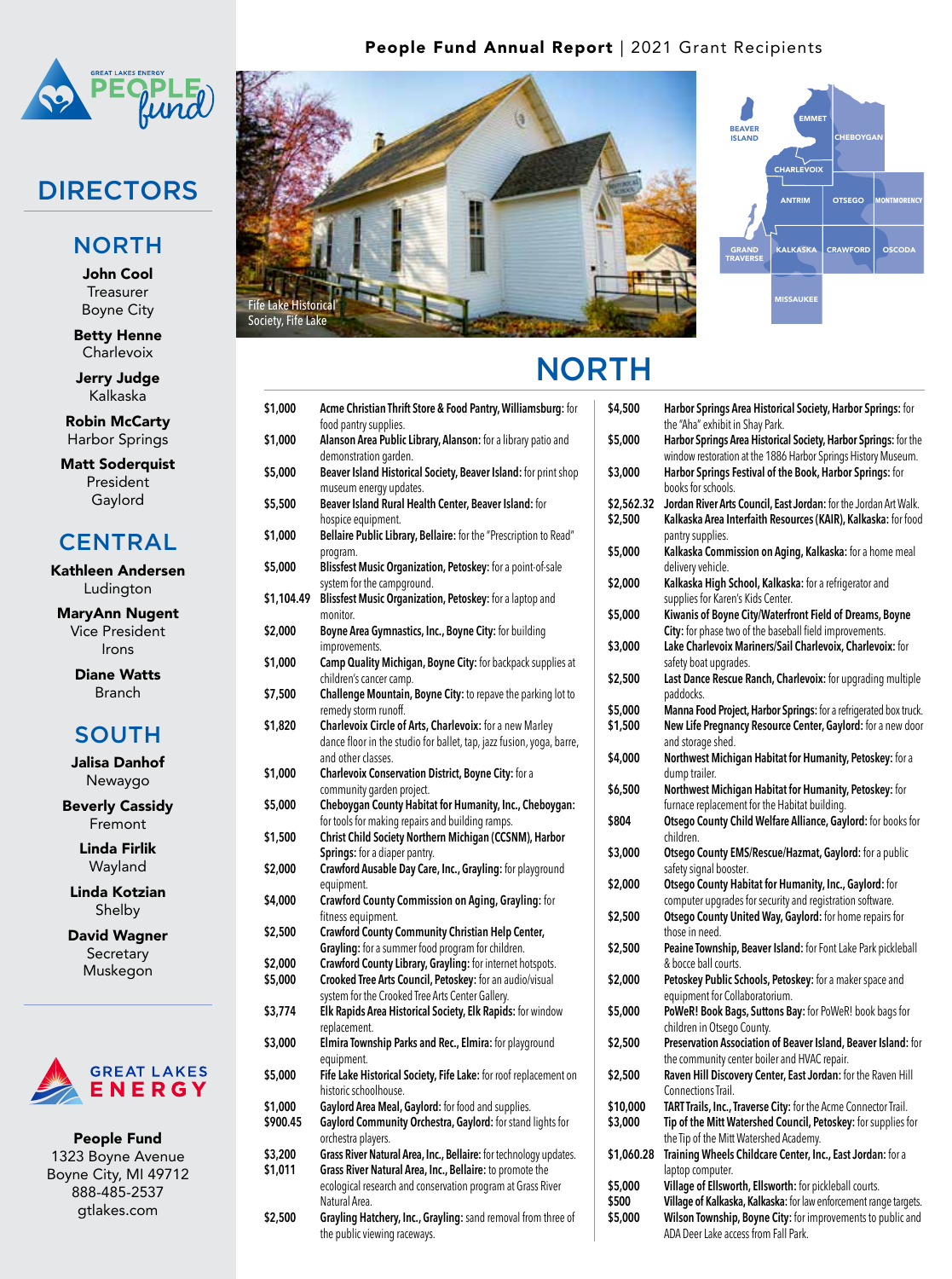#### People Fund Annual Report | 2021 Grant Recipients

## **CENTRAL**

- **\$3,000 Angels of Action, Big Rapids:** for purchasing Salesforce Nonprofit software.
- **\$2,500 Bread of Life Food Pantry, Baldwin:** for a storage building and facility update.
- **\$2,000 Circle Rocking S Children's Farm Inc., Free Soil:** for LED lights, building repairs, and toner.
- \$2,500 City of Scottville, Scottville: for the Scottville River Park bank stabilization project.<br>\$3,000 City of Scottville, Scottville: for McPhail Field parking lot improvements.
- \$3,000 City of Scottville, Scottville: for McPhail Field parking lot improvements.<br>\$2,000 The General Assembly Big Band, Reed City: for an equipment trailer.
- **\$2,000 The General Assembly Big Band, Reed City:** for an equipment trailer.
- **Grant Twp. Fire and Rescue, Manistee:** for a low angle rescue equipment enhancement.
- **\$2,000 Junior Achievement of the Michigan Great Lakes Inc., Grand Rapids:** for equipping Manistee County youth for success.
- **\$2,500 Lake County Sheriff Office, Baldwin:** for the Lake County Sheriff's Explorer program.
- **\$3,000 Lakeshore Food Club, Ludington:** for membership software.
- **\$3,000 Lincoln Township Fire Department, Reed City:** for ice rescue equipment.
- **\$3,000 Ludington Area Center for the Arts, Ludington:** for crEATivity art kits.
- **Luther Area Public Library, Luther:** for an AWE Early Literacy Station and VMI2500 Disc Repair Machine.
- **\$2,000 Luther Fire District No. 1, Luther:** for a snowmobile.
- \$2,500 Mason County Historical Society, Ludington: for the Burn's farmhouse renovation.<br>\$2,500 Mason County Historical Society, Ludington: for upgrading the collections
- **Mason County Historical Society, Ludington:** for upgrading the collections database to Past Perfect software.
- **\$3,500 Pathfinder Community Library, Baldwin:** for a nutrition workshop for seniors and limited-income community members.
- **\$3,404.64 Reed City Area District Library, Reed City:** for a technology update project, including new computers and tablets.
- **\$3,000 Riverside Park Campground, Scottville:** for a riverside well upgrade.
- **\$2,400 Riverton Firefighters Association, Scottville:** for PPE replacement.



- **\$2,500 Riverton Firefighters Association, Scottville:** for a rescue boat.
- **\$1,000 Rose Lake Youth Camp, LeRoy:** for a campfire upgrade and flag replacement.
- **\$1,902.40 Sauble Township, Irons:** for a flag pole project. Staircase Youth Services, Ludington: for the Back to School Backpack Bonanza.
- **\$1,900 Stehouwer Free Clinic, Cadillac:** for office equipment.
- **\$2,500 Western Michigan Fair Association, Ludington:** for an observation deck with a
- handicap ramp. **\$1,000 Western Michigan Old Engine Club, Custer:** for an education day.

## SOUTH

- **\$3,000 Angels of Action, Big Rapids:** for purchasing Salesforce Nonprofit software.
- **\$3,285 Eagle Village, Hersey:** to update lighting.
- **\$2,500 Friends of Shelby Area District Library, Shelby:** for shelving.
- **\$5,000 Golden Township, Mears:** for the Golden Township Park at Silver Lake for lighting and walkways.
- **\$4,000 Grant Township Fire Department, Rothbury:** to outfit a shared firefighter rehab trailer.
- **\$6,550 Harmonized Healing Counseling Services, Inc., White Cloud:** for refurbished laptops.
- **\$3,000 Hart Police Department, Hart:** for the Safe Streets Speed Trailer project.<br>**\$5.000 Hersey's House of Hope. Hersey:** for the Hersey's House of Hope East e.
- **Hersey's House of Hope, Hersey:** for the Hersey's House of Hope East expansion.
- **\$1,350 Howard Christensen Nature Center, Kent City:** for outdoor lighting.
- **\$3,200 Love INC of Oceana County, Shelby:** for thrift store physical and technological updates.
- **\$1,875 Mecosta County Sheriff's Department, Big Rapids:** for a winter doghouse and GPS collar for police dog, Zeke.
- 
- **\$5,000 Michigan's Edge Mountain Biking Association, Holland:** for the Jamestown Trail Project. **\$2,000 Missionaries Around Ravenna in Service, Ravenna:** for food and monetary assistance.
- **\$750 New Era Christian Reformed Church, New Era:** for a community garden.
- **\$5,000 Newaygo County Museum and Heritage Center, Newaygo:** for technology upgrades. **Oceana County Council on Aging, Hart:** for an AED and lift chairs for the senior center and adult day service.
- **\$2,450 Oceana County Parks & Recreation Commission, Hart:** for picnic tables.
- **\$1,000 Our Brothers Keeper, Big Rapids:** for shelter flooring repairs.
- **\$5,000 Pentwater Arts Council, Pentwater:** for Pentwater Public Arts Sculpture Walk 2022.
- **Pentwater Historical Society, Pentwater:** for Pentwater Historical Society building improvements.
- **\$2,500 Project Hope of NE Allegan County, Dorr:** for the Annetta Jansen Ministry Center.
- **\$310 Retired & Senior Volunteer Program (R.S.V.P.)—Mecosta County Council on Aging, Big Rapids:** for recognition luncheon & Camp 911's "File of Life" emergency magnets.
- **\$2,400 Sable Point Lighthouse, Ludington:** for air purifiers for lighthouses.
- **\$10,000 Safe Harbor Children's Advocacy Center, Allegan:** toward building a new facility.
- **\$7,500 Shelby Township, Shelby:** for Shelby Township Community Park improvements. **Spiritual Care Consultants of West Michigan, New Era:** for children and adolescent virtual program.
- **\$11,000 Stony Lake Therapeutic Riding Center, New Era:** for student riding scholarships. **Sylvia's Place, Allegan:** for 24/7 hotline operations support for survivors of domestic violence.
- **\$2,600 The Harbor House of Hart, Hart:** for HVAC equipment installation.
- **\$3,000 Tri-Cities Area Habitat for Humanity, Grand Haven:** for senior housing repairs.
- **\$8,500 West Michigan S.A.I.L. Program, Pentwater:** for veteran aid.
- **\$1,200 White Lake Music Society, Montague:** for instrumental clinics.
- **\$7,500 Wings Home, Holland:** for Wings Home caregiving.
- **Wings of Hope Hospice & Palliative Care, Inc., Allegan:** for new laptops and set up.
- **\$10,000 Zero Day, Delton:** for an Unmanned Aerial Systems apprenticeship training program for veterans.